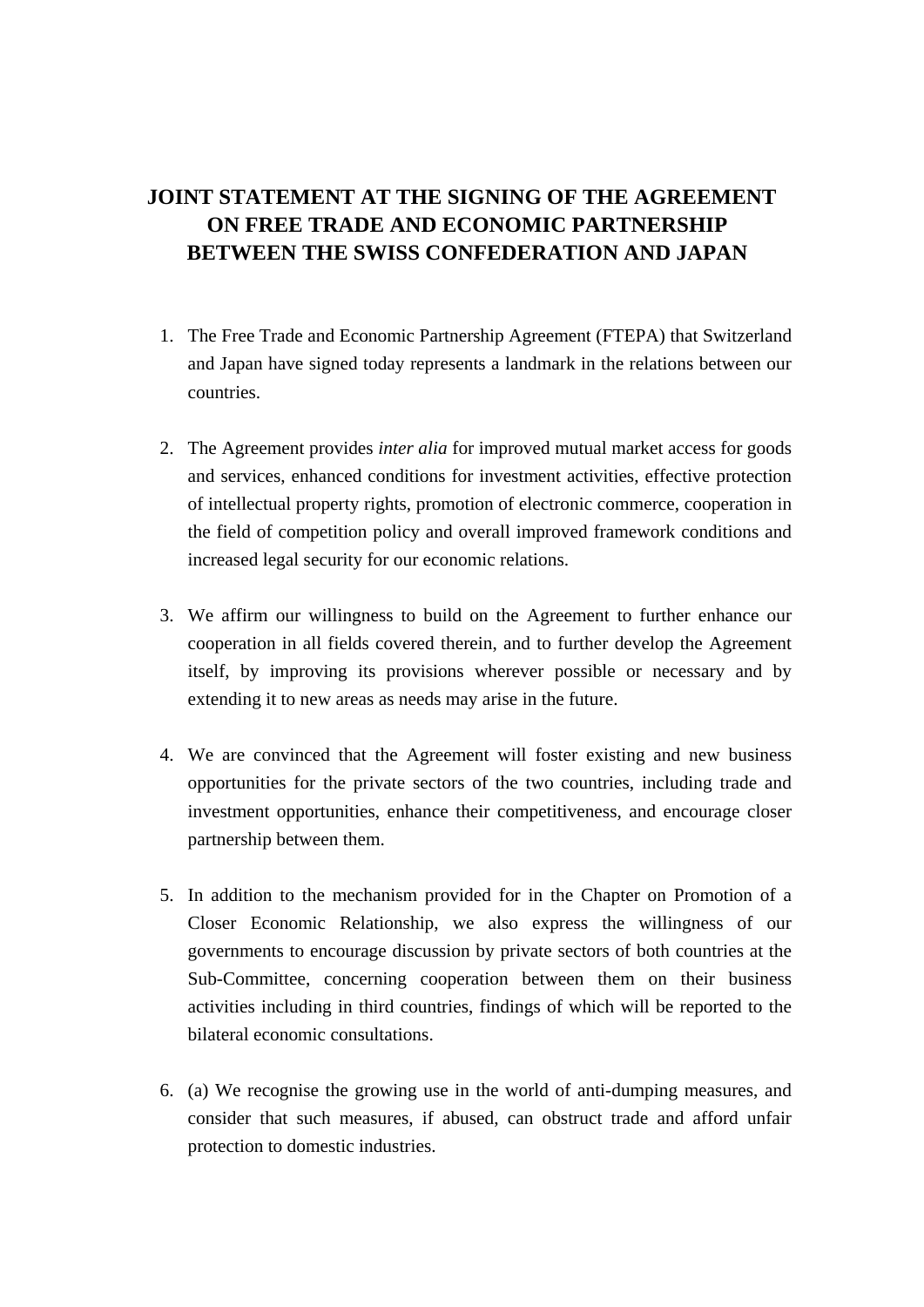(b) In recognition of the potential for abuse of anti-dumping measures, we are determined that, in the context of the Agreement, our governments should not use such measures for protectionist purposes. We affirm furthermore that, after receipt of a properly documented application and before proceeding to initiate an investigation under the Agreement on Implementation of Article VI of the General Agreement on Tariffs and Trade 1994, a government should notify the other government as soon as possible, providing relevant information, so that the latter government could express its views on the matter. The former government should give due consideration to the views expressed by the latter government and should consider the possibility of discussions, if requested. We are determined that, in the context of the Agreement, each government should only use anti-dumping measures to the extent really necessary to address the effects of the dumping on the economy.

(c) We stress our conviction that anti-dumping measures need to be taken on the basis of robust and clear rules to ensure not only transparency in anti-dumping procedures, but also fairness and consistency in the application of anti-dumping measures. To this end, we affirm the necessity for our governments to continue and strengthen the cooperation between them, particularly in the framework of the WTO, to clarify, improve and strengthen rules governing anti-dumping measures.

- 7. We affirm our desire to strengthen our cooperation in the field of technical regulations, standards and conformity assessments, in order to avoid unnecessary obstacles to trade in goods. When appropriate, this may be achieved through sector-specific arrangements.
- 8. We express our willingness to reinvigorate the existing bilateral economic consultations to address broader issues of economic interest to both countries, which will in principle be held back to back with the meetings of the Joint Committee under the Agreement.
- 9. We affirm our desire to enhance Swiss-Japan cooperation in international fora, as well as in their economic relations with third countries, in responding to such challenges as protectionist reaction vis-à-vis worldwide financial difficulties or